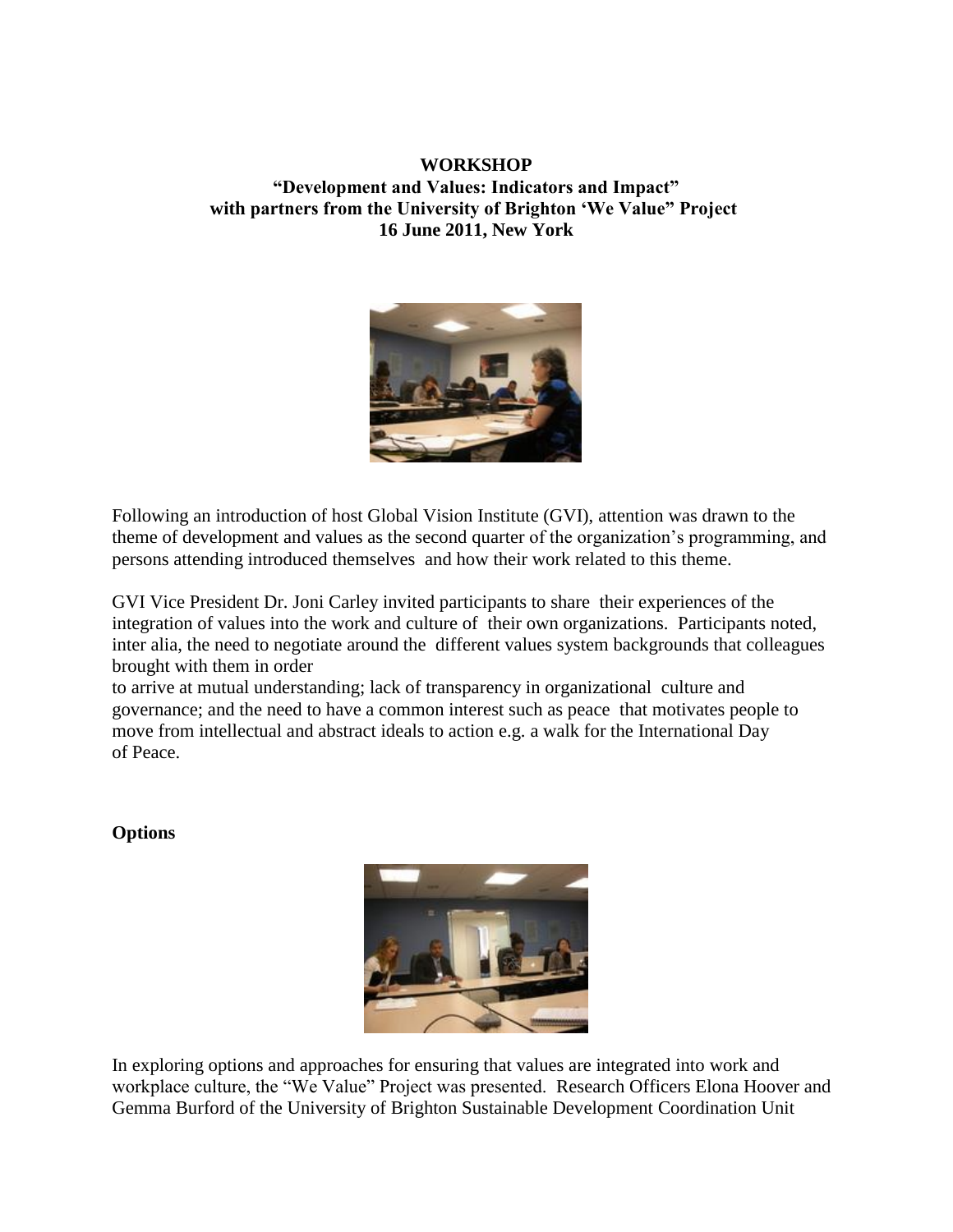joined from the UK. They outlined the project's background in community development projects and the efforts of civil society organizations (CSOs) to evaluate their values and the impacts of these values on their work. Drawing on the efforts of four organizations and two research institutions, the initiative asked "What values contribute to the success of your project?" using a range of assessment methods, and generating a final list of 166 values indicators.

The indicators were applied to various projects. This allowed for participants to identify gaps between prescribed values norms e.g. integrity and diversity, and actual behaviors. One notable example was of a youth CSO in Mexico, where young people sought to bridge the gap.

The impacts and potential areas for practical application by organizations include:

- 1. Transforming structures to better reflect values important to an organization
- 2. Better aligning individual and group behaviors to organizational values
- 3. Enhanced communication flows
- 4. Increased involvement of beneficiaries in decision-making, including with donors
- 5. Enriched inter-personal relationships
- 6. Improved relationships between organizations and the physical environment

Ms. Burford noted that the approach also has the effect of "making the invisible visible" by opening up conversations that would otherwise not likely take place. She asserted that what the University of Brightonhas brought to the field of values research is not only a 'product' (the WeValue web platform with its list of 166 indicators) but also a 'process' (a methodology for creating values-based indicators relevant to a particular interest group). Ms. Hoover observed that the research was based on both grounded theory, action research and drew from a variety of conceptualizations of values. Furthermore, the indicators selected during the project were those linked to values identified as most important for the four partner CSOs, and most useful and relevant in the field for organizations to use on the ground.

## **Actions and commitments**



Dr. Carley asked participants to identify concrete actions they could commit to take to ensure that values are integrated into their work and workplace culture based on the options for application outlined.